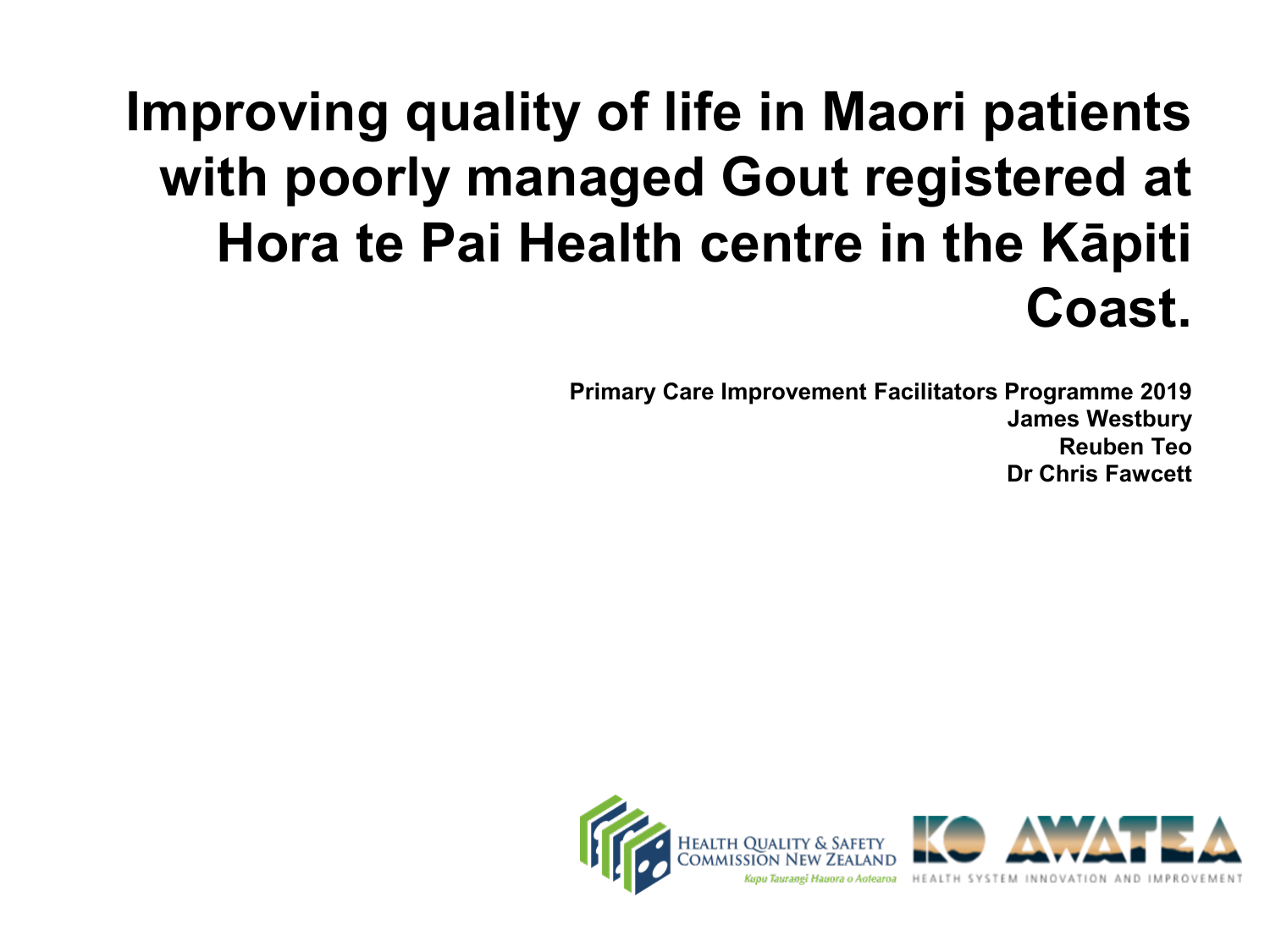# **Background/Context**

- The Practice
- Hora te Pai is a low-cost access GP practice located in the Kāpiti Coast, Wellington.
- Number of enrolled patients is 2300.
- They are the provider of choice to the Maori and Pacifica population of the Kāpiti Coast.
- The burden of disease is significantly high for patients in the area with gout.
- The Pharmacy
- Westbury Pharmacy is a large community pharmacy supporting both community and aged residential care and is exploring new models of care to improve existing framework for gout management.
- Demographics:
	- Gout prevalence of 8.9% (~205 patients).
	- Ethnicity breakdown: Maori 48% (1,104), European 45% (1,035), Pacific 4% (92), Asian 2% (46).

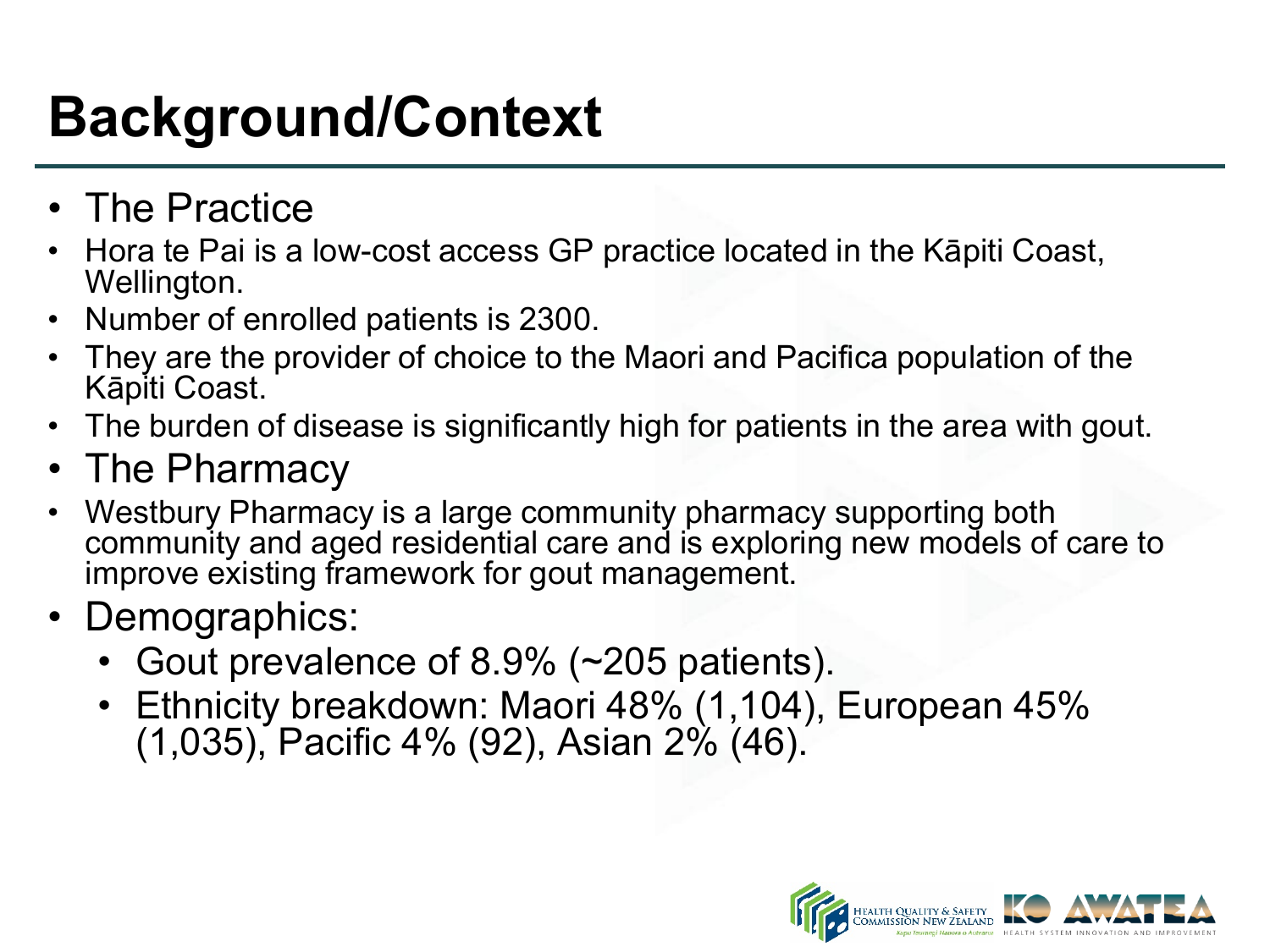#### **Improvement Team**

- Our project team is (will be) made up of:
	- James Westbury Pharmacist
	- Reuben Teo Pharmacist
	- Cherie Seamark Practice Manager
	- Dr Chris Fawcett General Practitioner
	- Wendy Smith– Maori Health Worker
	- Snooks Forster– Maori Health Worker

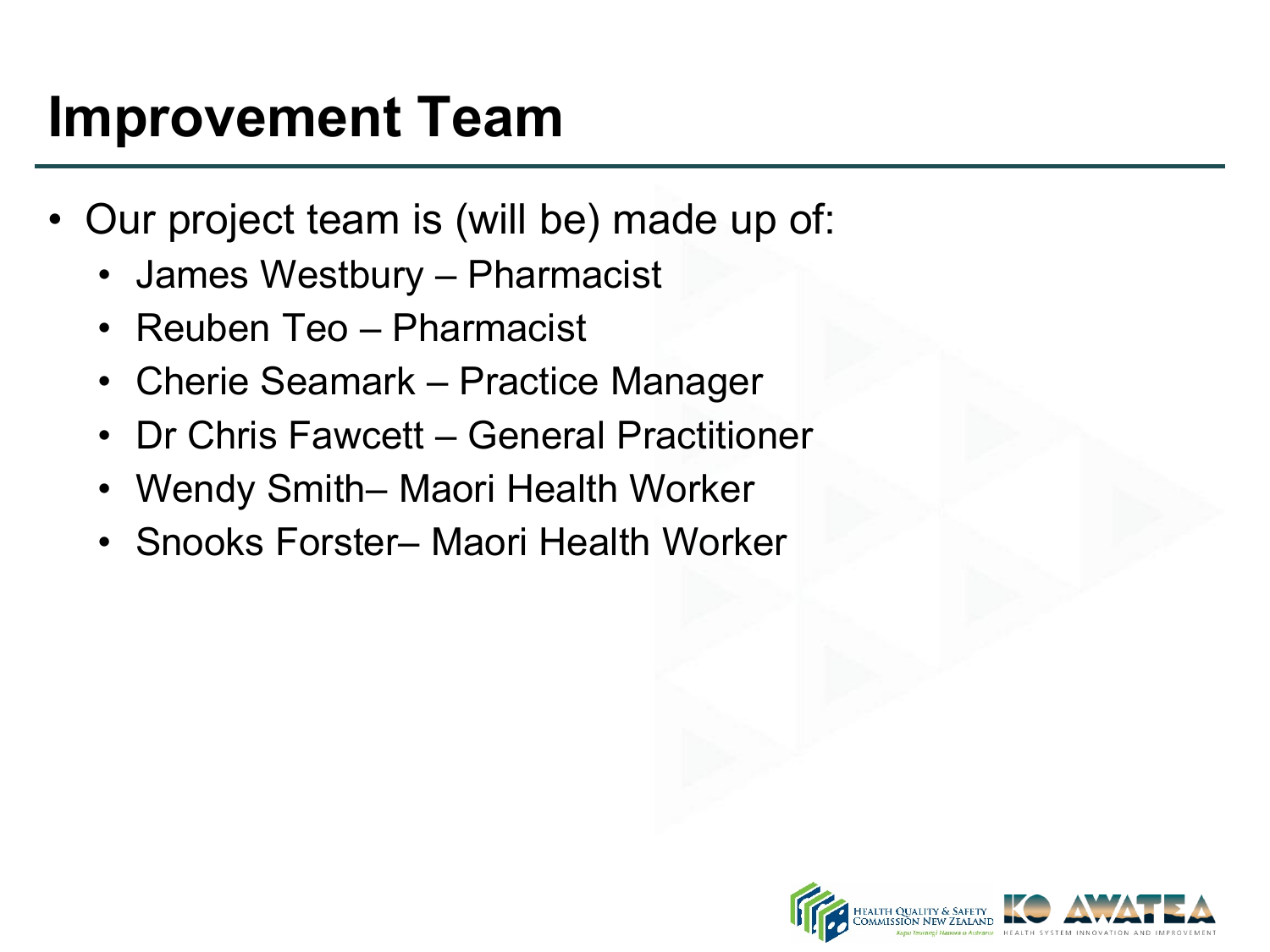#### **Problem Statement**

• There is ~50 patients with uncontrolled gout identified by the staff at Hora te Pai that have a history of poorly controlled gout and a low quality of life (that is not currently quantified) leading to an increase in disease burden.

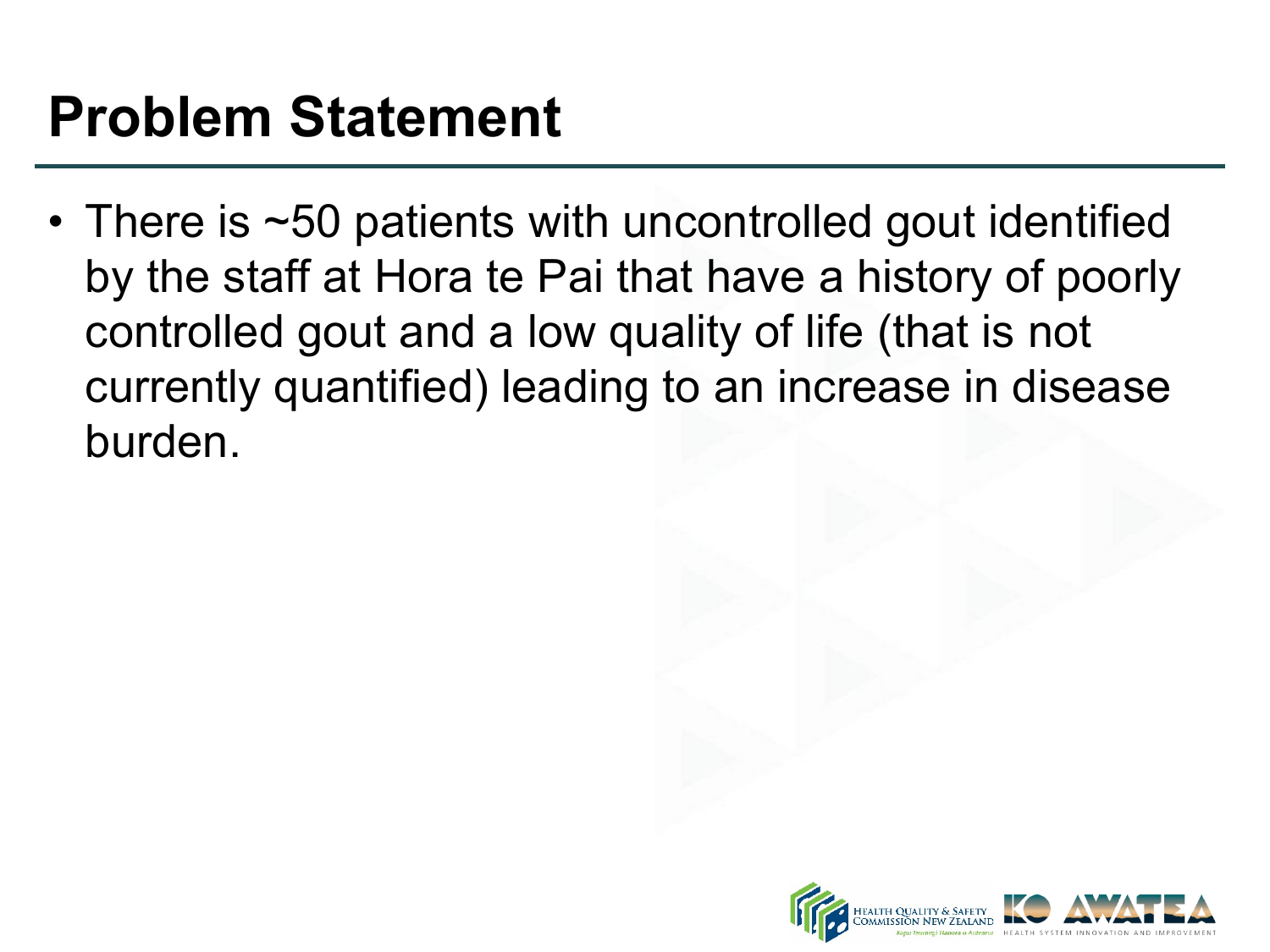## **Aim Statement**

• Improve the self-reported quality of life by 20% of 10 patients with gout registered at Hora te Pai Health Centre from July 2019 till November 2019.

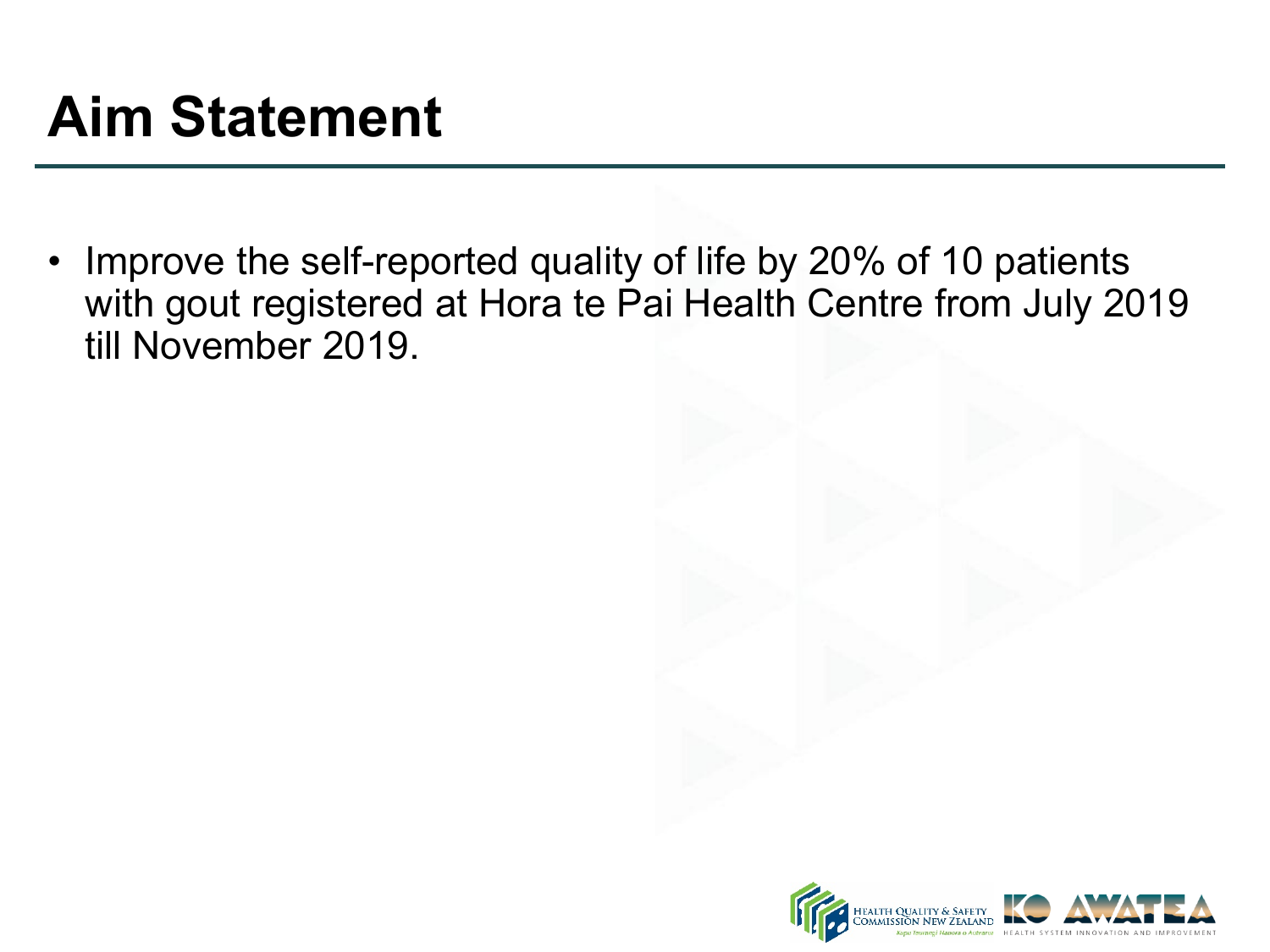# **Potential Benefits**

- Improved health literacy
- Reduced disease burden
- Reduced urgent care appointments
- Improved medicine adherence
- Increased engagement with Hora te Pai Health services

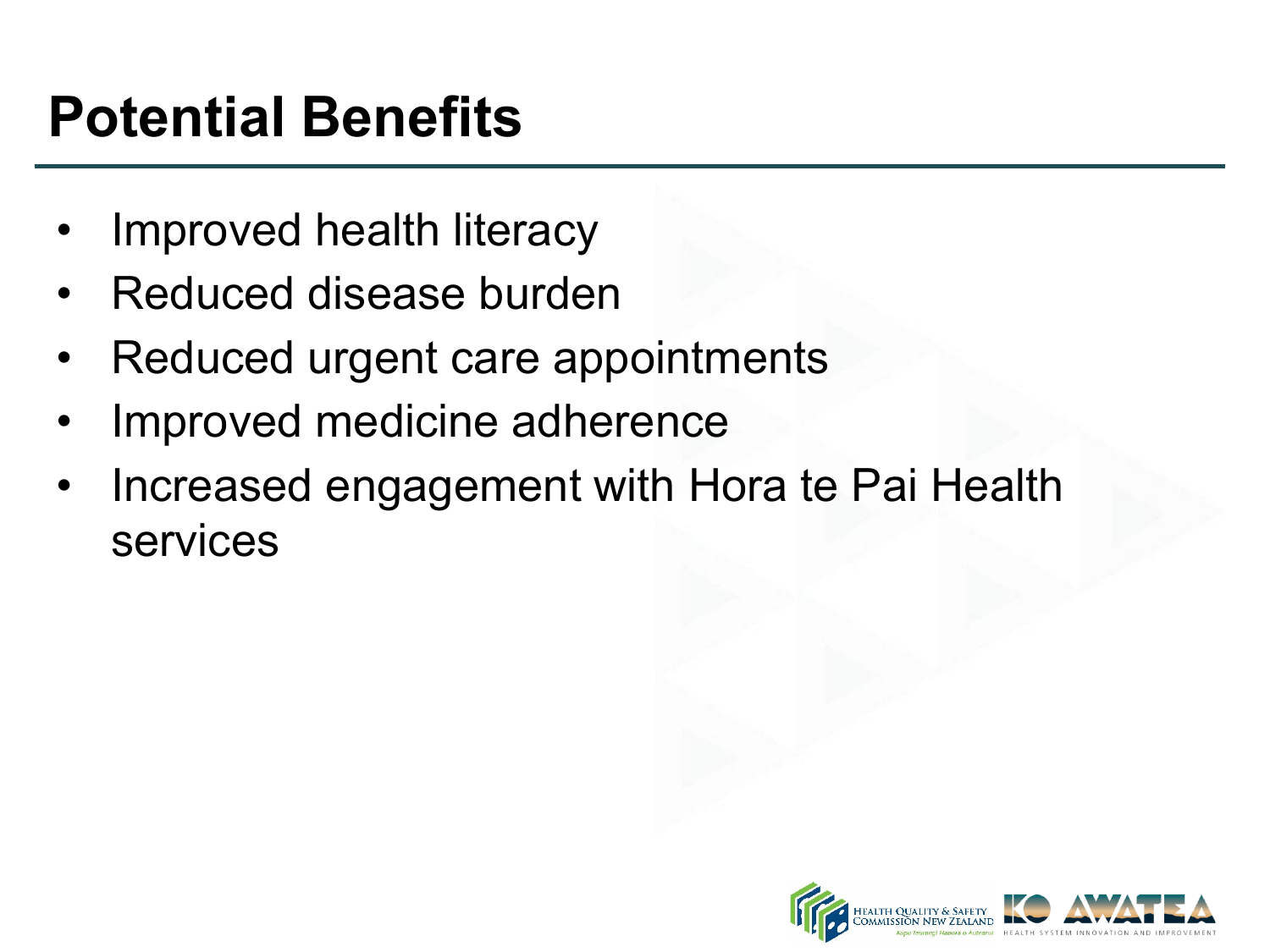## **Diagnosing the problem – data**

- 8.9% of enrolled patients at the practice have a diagnosis of Gout.
- Concerns from staff that medications are commonly shared between patients.
- High degree in shame about having gout.
- Treating gout as an episodic condition not as a chronic condition.
- Demographics of the Whanau (project group):
	- 10 (100%) identify as Maori.
	- 2 patients (20%) had a current diagnosis of gout.
	- All patients experience the symptoms of gout.

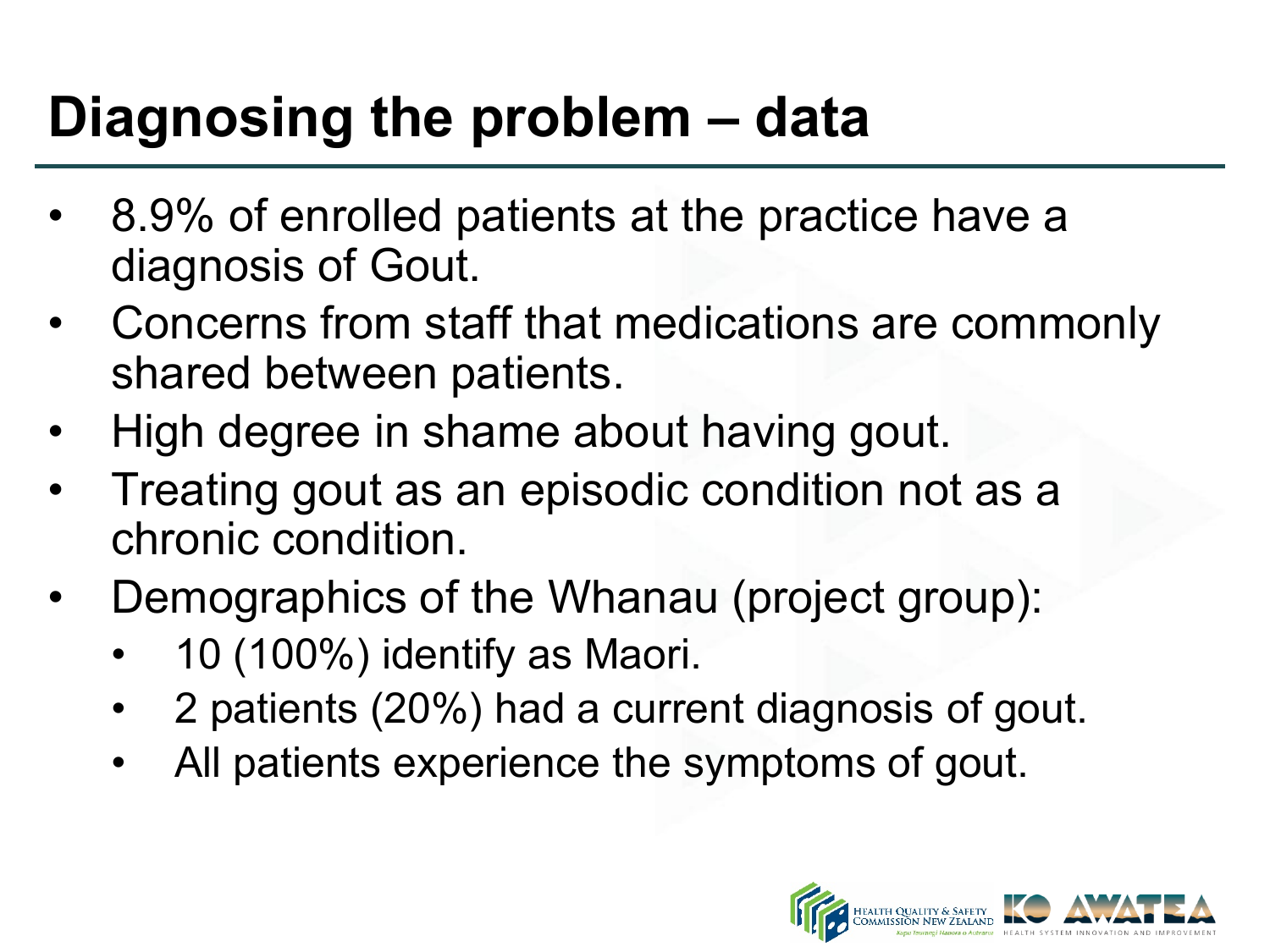# **Our Plan**

- We plan to hold three one-hour group sessions each month starting in July that will provide the medium to answer questions about their gout in a group setting.
- There will be a questionnaire asking questions about how the participants quality of life, what they expect from the programme and other general feedback about the project.
- At the group meetings we intend to carry out the serum urate tests and questionnaires about how the participants feel about their gout.
- Follow-up GP consultations can be arranged throughout the project for a more private consultation.
- Community team follow up with patients every week to check their gout management.

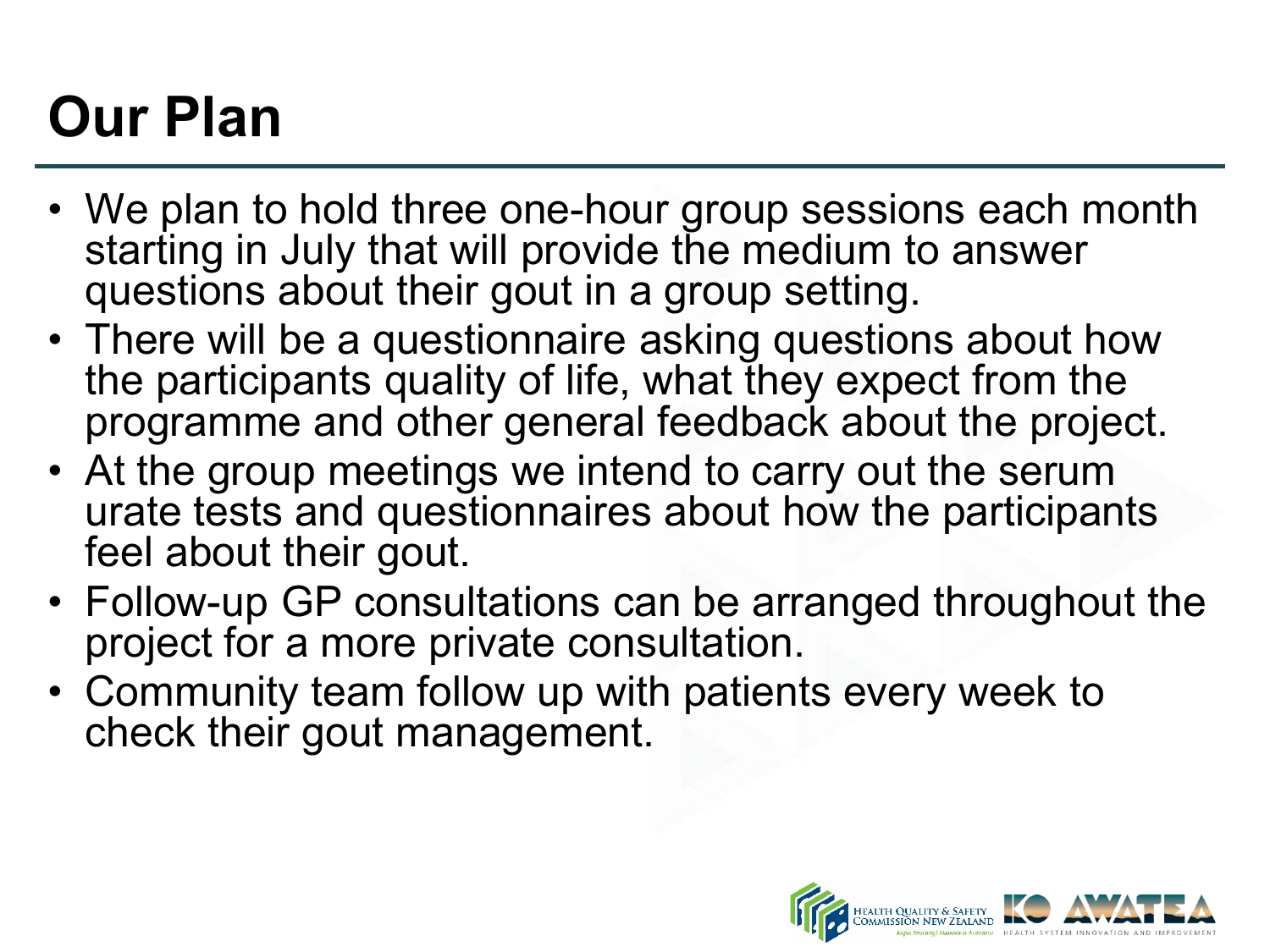# **Our Plan**

- The group sessions will cover:
	- Gout is a chronic condition.
	- Gout is a genetic condition.
	- Gout can be managed not cured.
	- Allopurinol needs to be taken long term.
	- NSAIDs are used to treat the acute symptoms only.

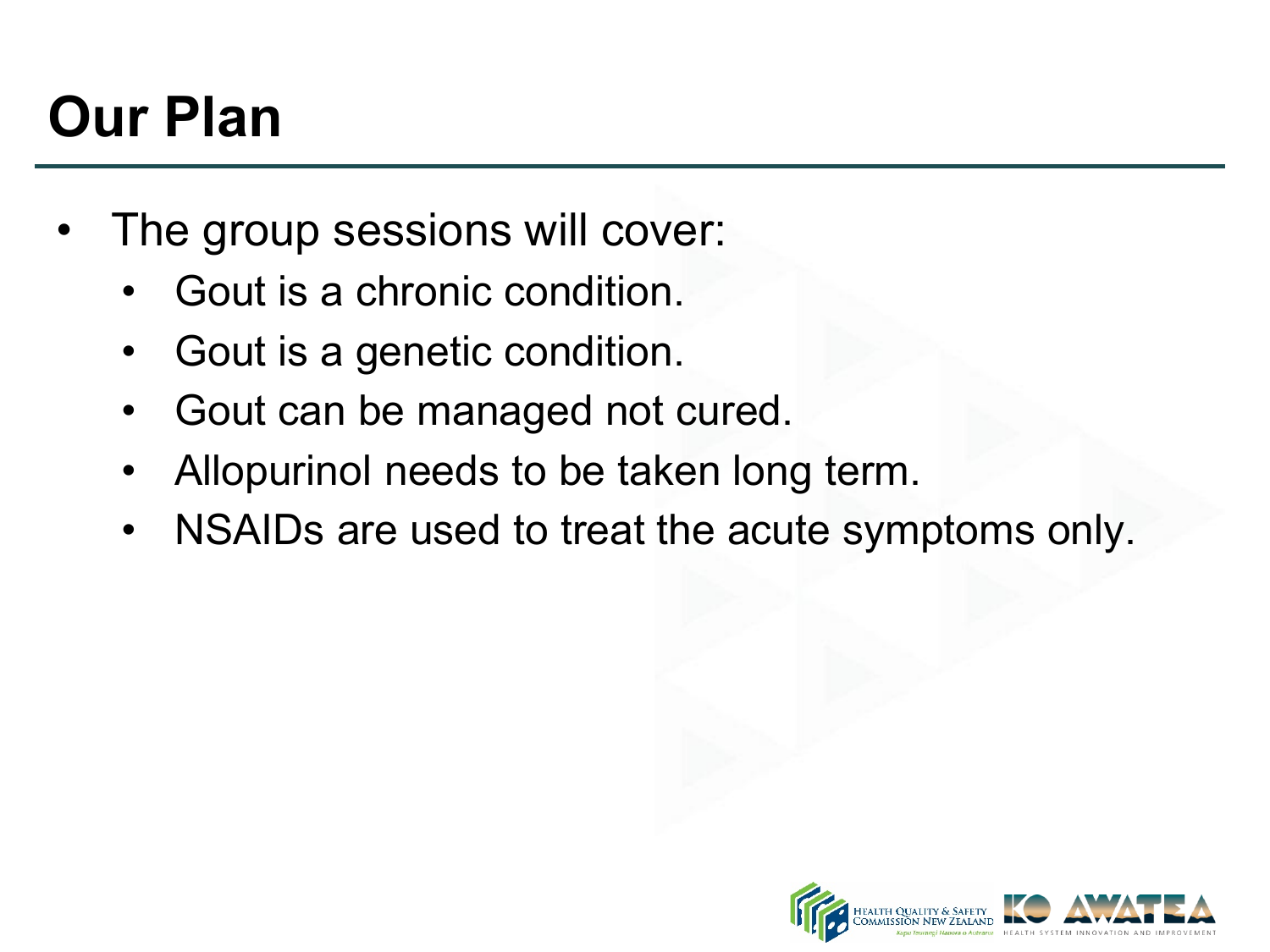#### **Measures**

- Outcome Measures:
	- Quality of Life score out of 10.
	- Serum urate levels in mmol/L.
- Process measure
	- Group session attendance in percentage.
	- Self reported medicine adherence score out of 5.
- Balance measure
	- Potential increase in patient visits to Hora te Pai leading to reduced staff availability.

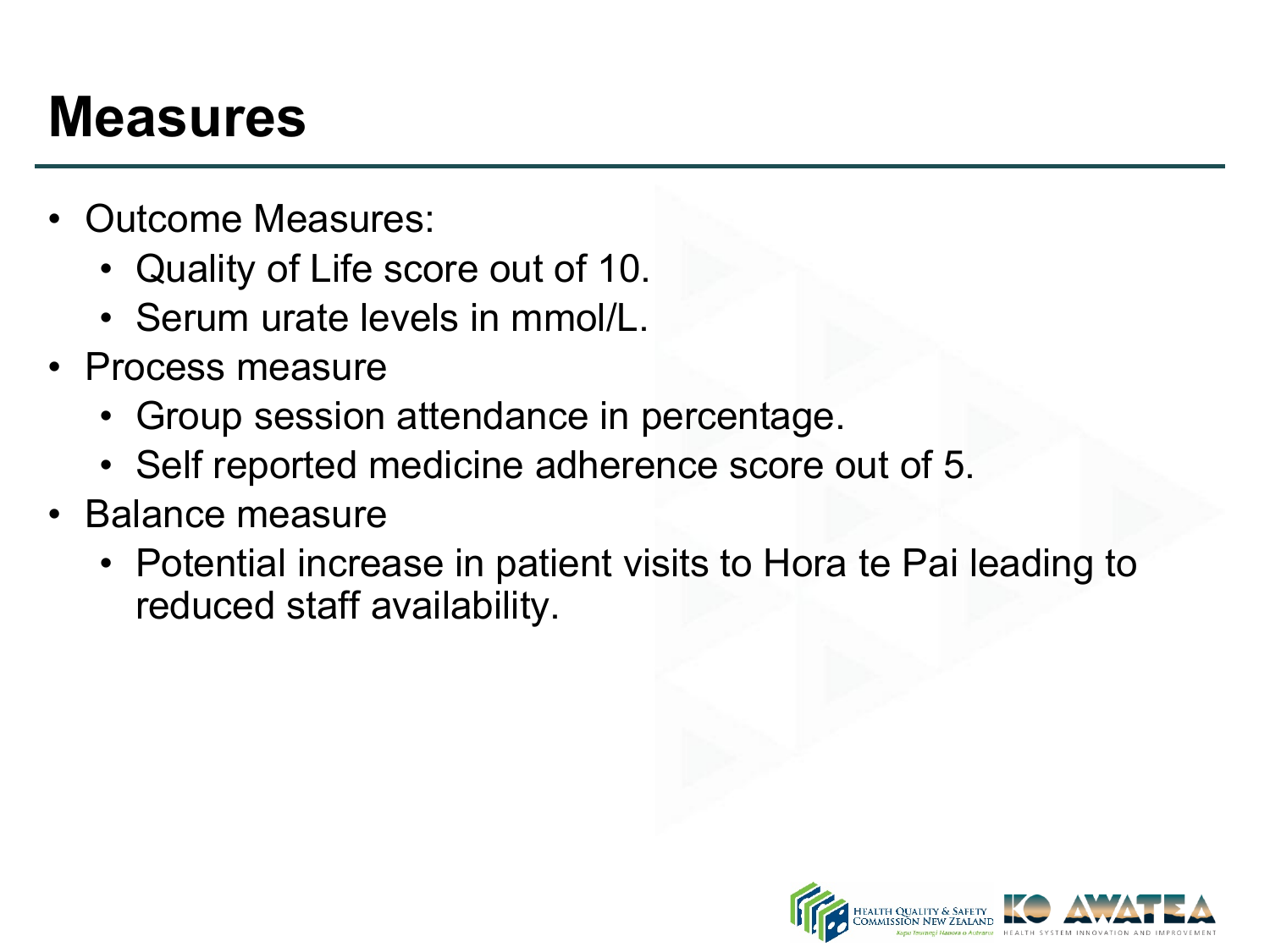# **PDSA 1: Patient Questionnaire**

- **Objective:** To provide an easy to understand patient questionnaire to be filled out at each group session.
- **Change idea:** Co-designed patient questionnaire that is easy to understand.
- **Question:** What would a co-designed patient questionnaire look like?
- **Prediction:** 6/10 patients find the questionnaire easy to fill out.
- **Measures:** Direct patient feedback about questionnaire.
- **Do:** Received patient feedback from a test group before group sessions started.
- **Study:** Feedback consisted of too many questions and difficult to understand wording which was confusing patients. Only 4/10 patients found the questionnaire easy to understand.
- **Act:** Reduced questionnaire to 7 scale questions and 5 response questions.

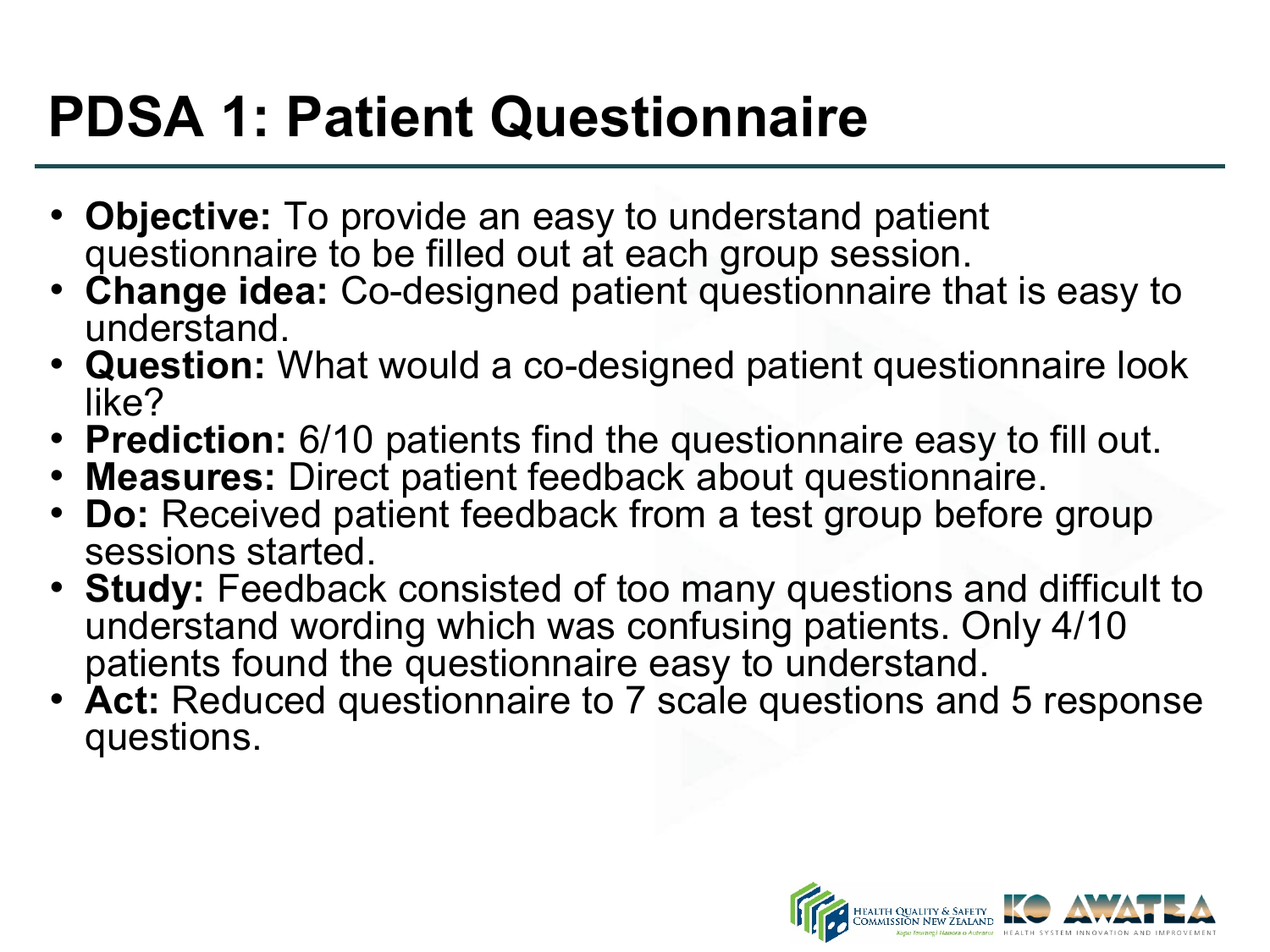# **Data Analysis and Tracking**

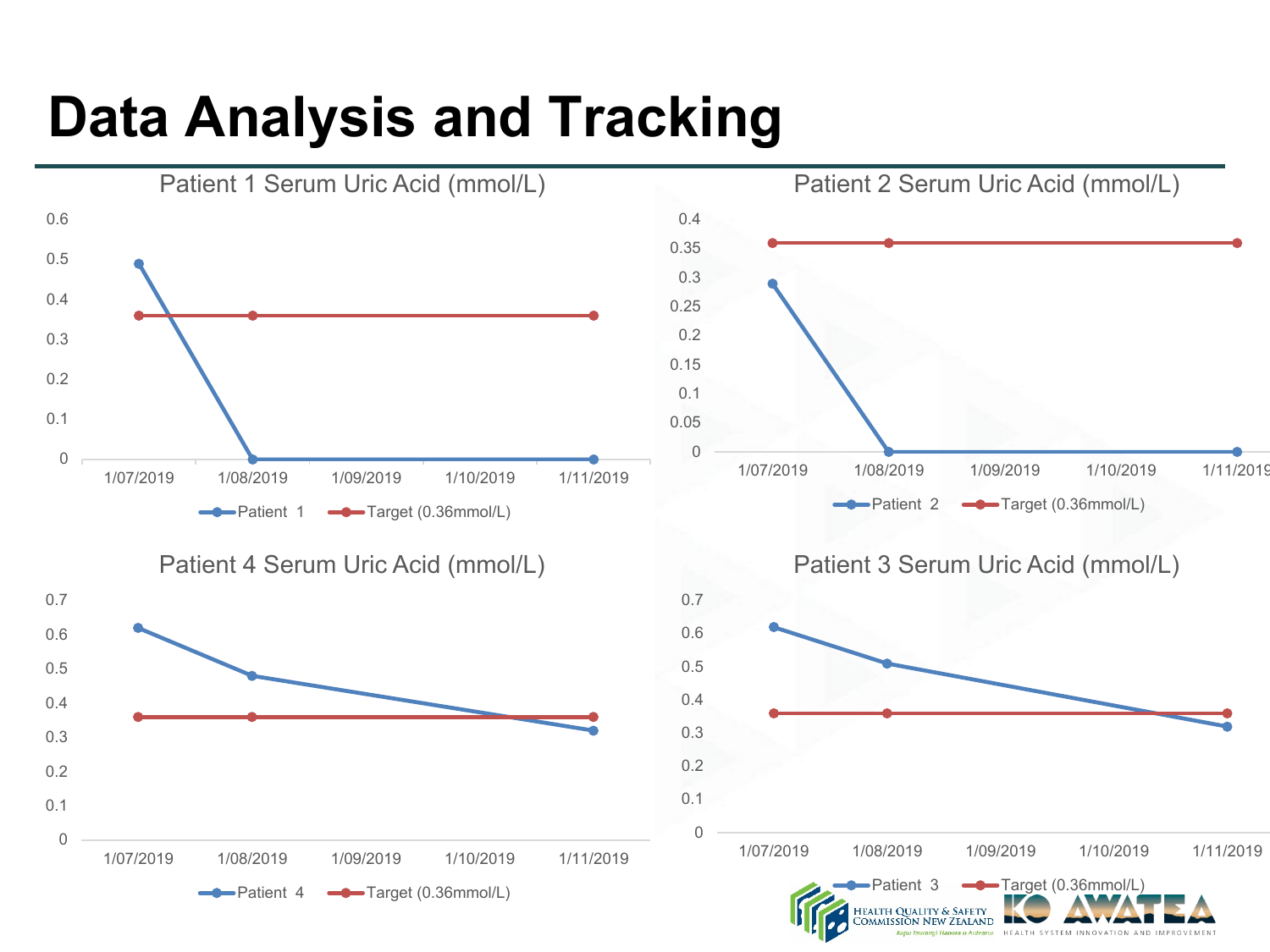## **Data Analysis and Tracking**

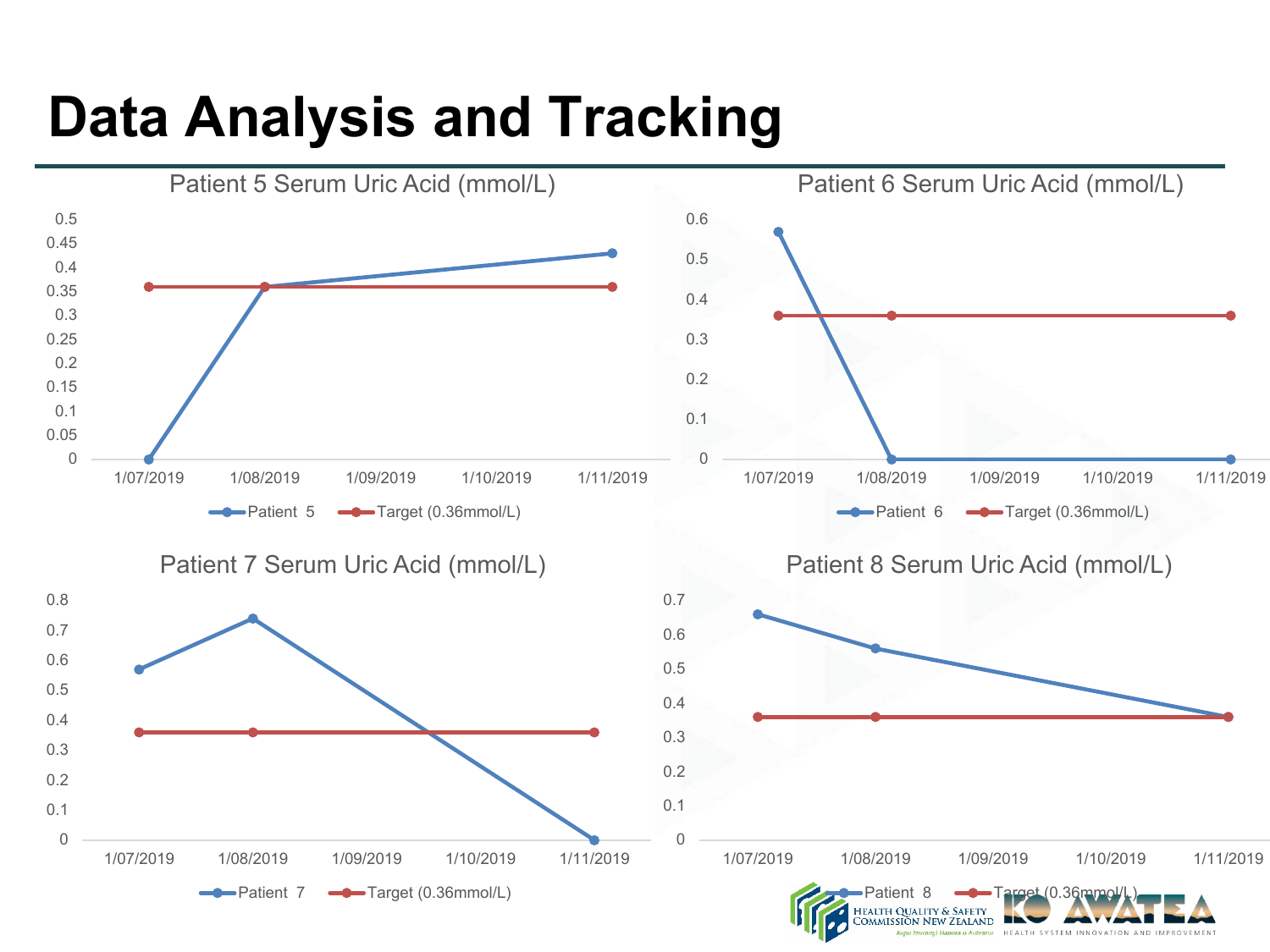# **Data Analysis and Tracking**



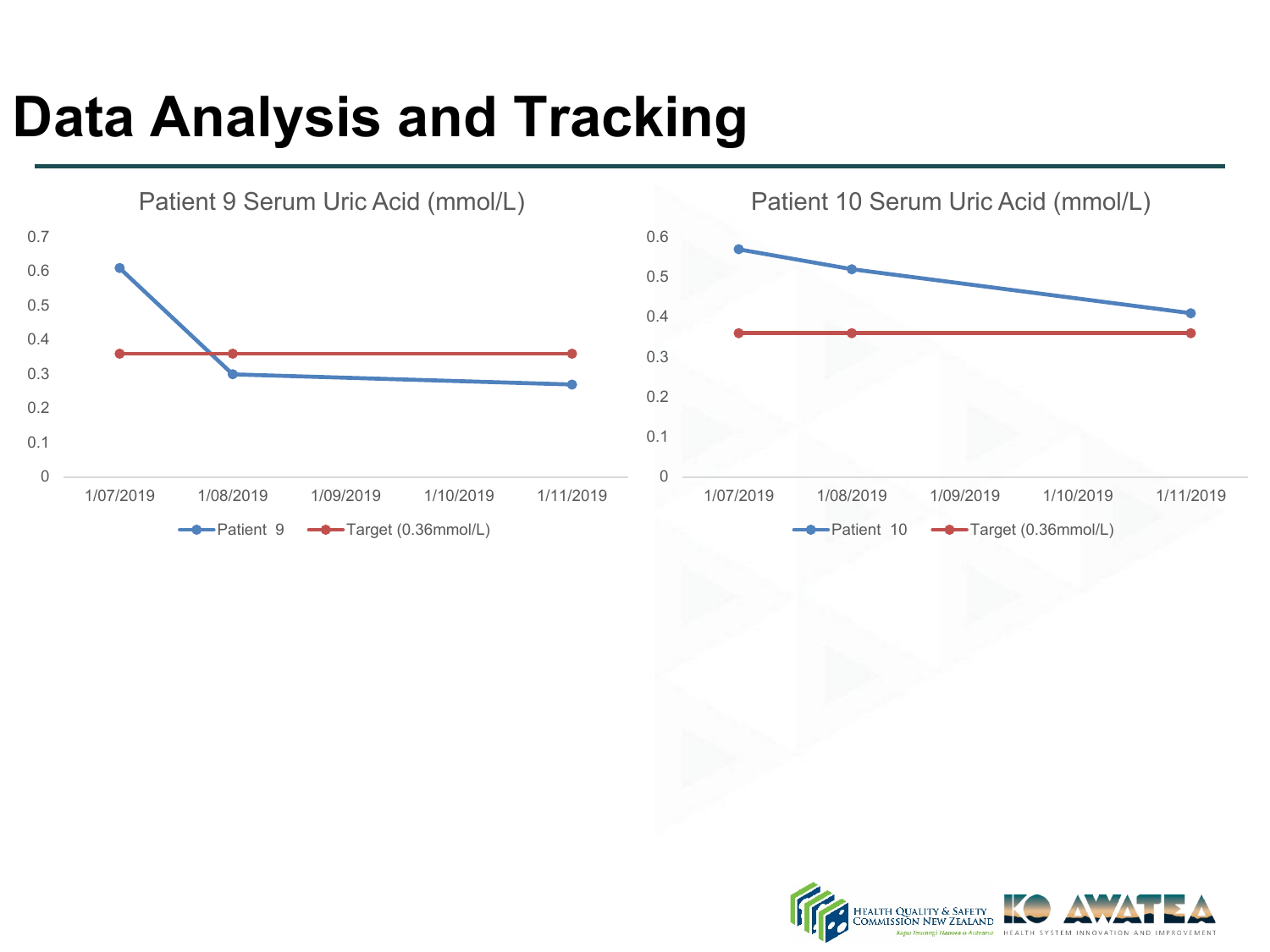#### **Outcome Measure:**



Observed a ~20% (19.74%) decrease in disease impact on quality of life by the end of 3 sessions (= positive result).

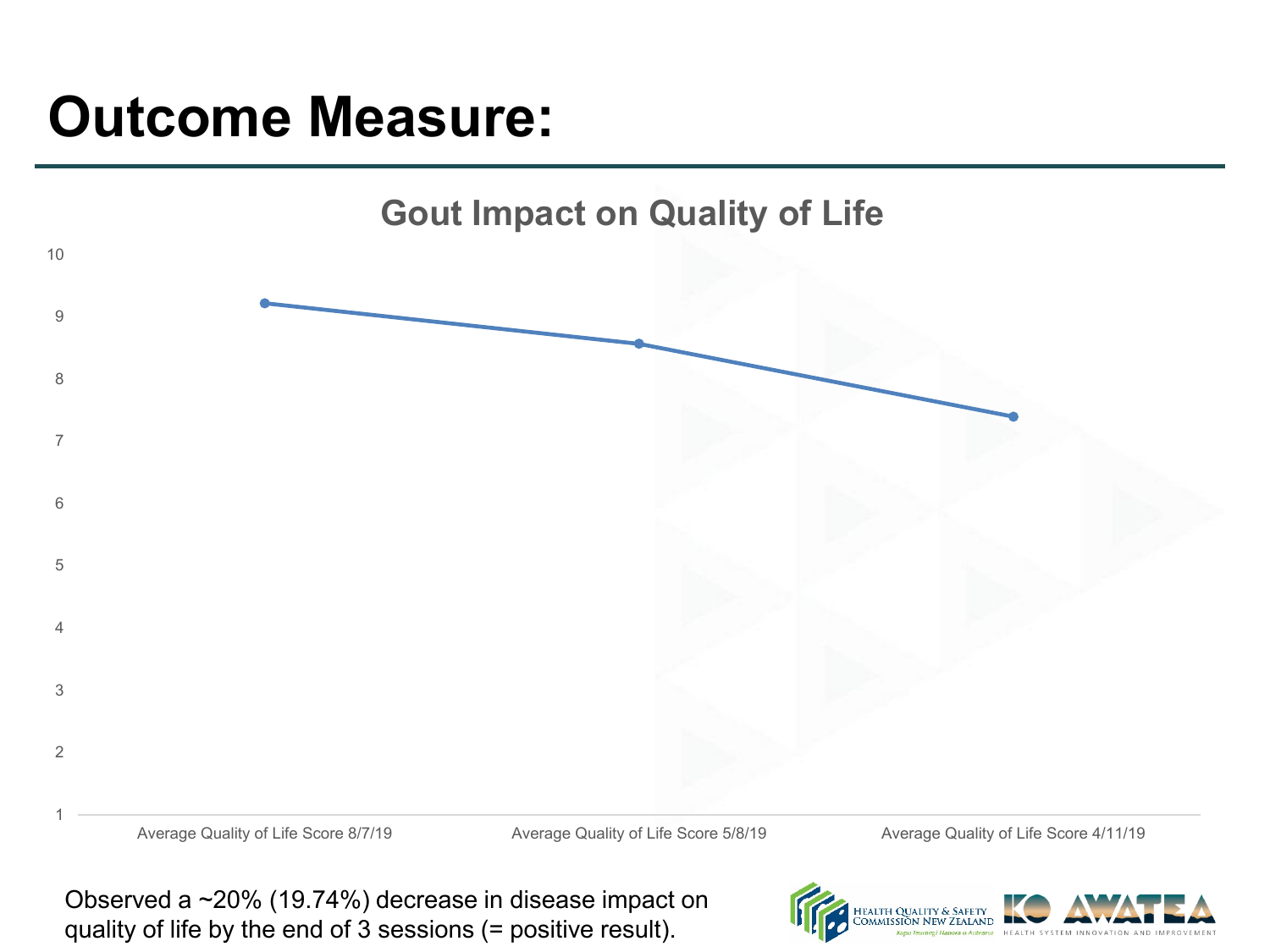#### **Process Measure:**



Observed a 209% increase in Gout Knowledge score over 3 sessions (= positive result)

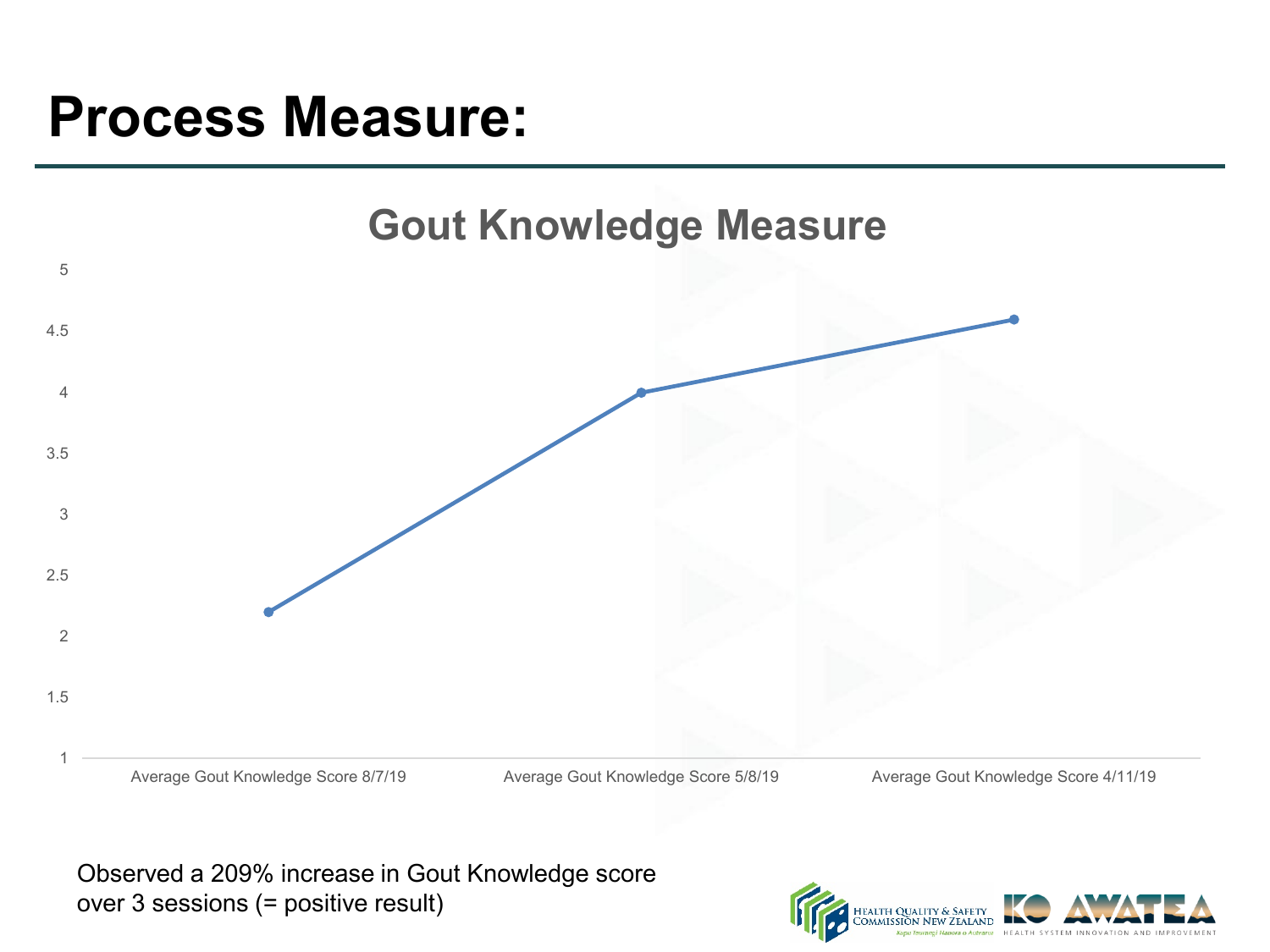#### **Process Measure:**



Observed a 219% increase in Medicine Adherence score over 3 sessions (= positive result)

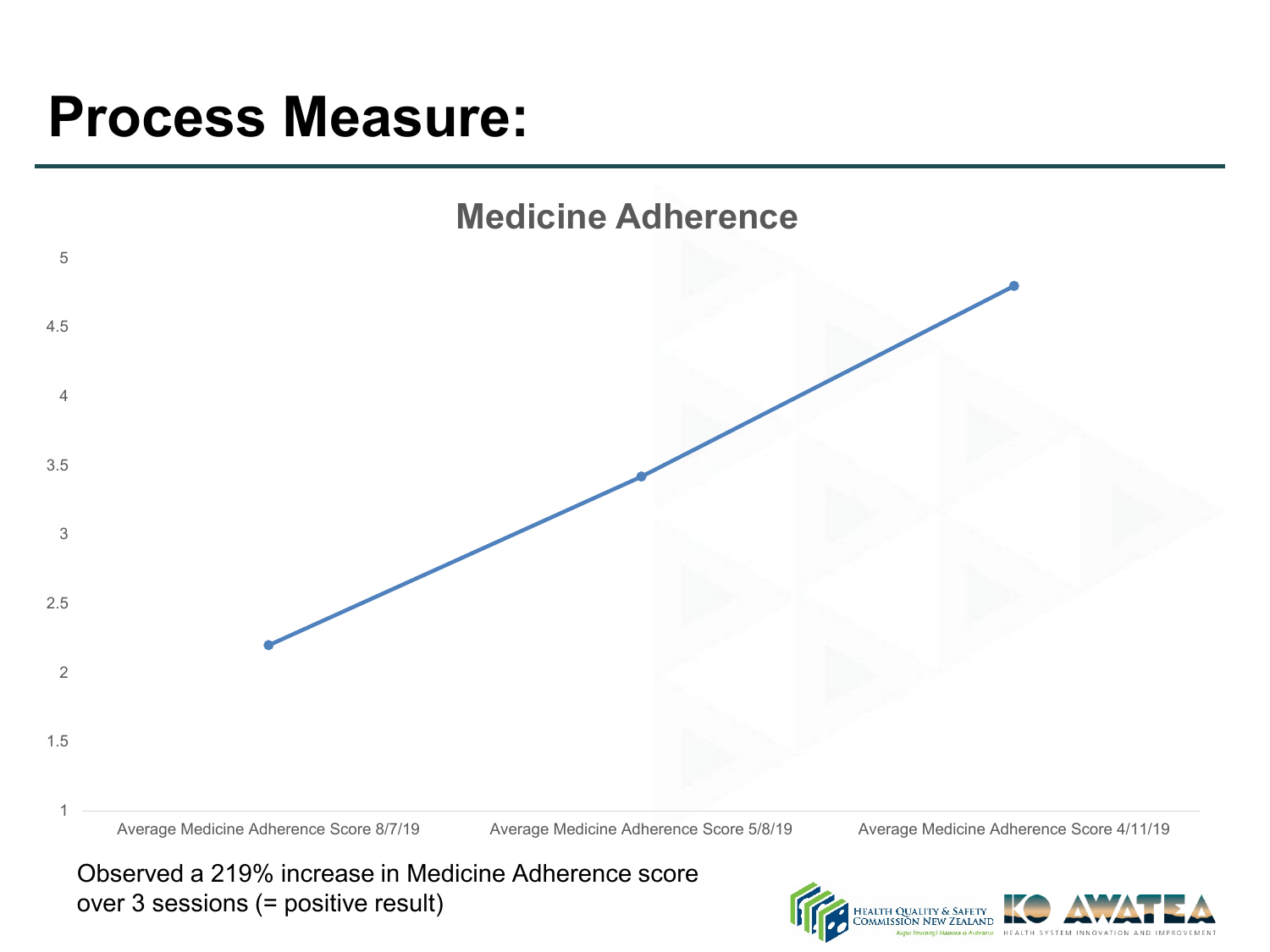#### **Process Measure:**



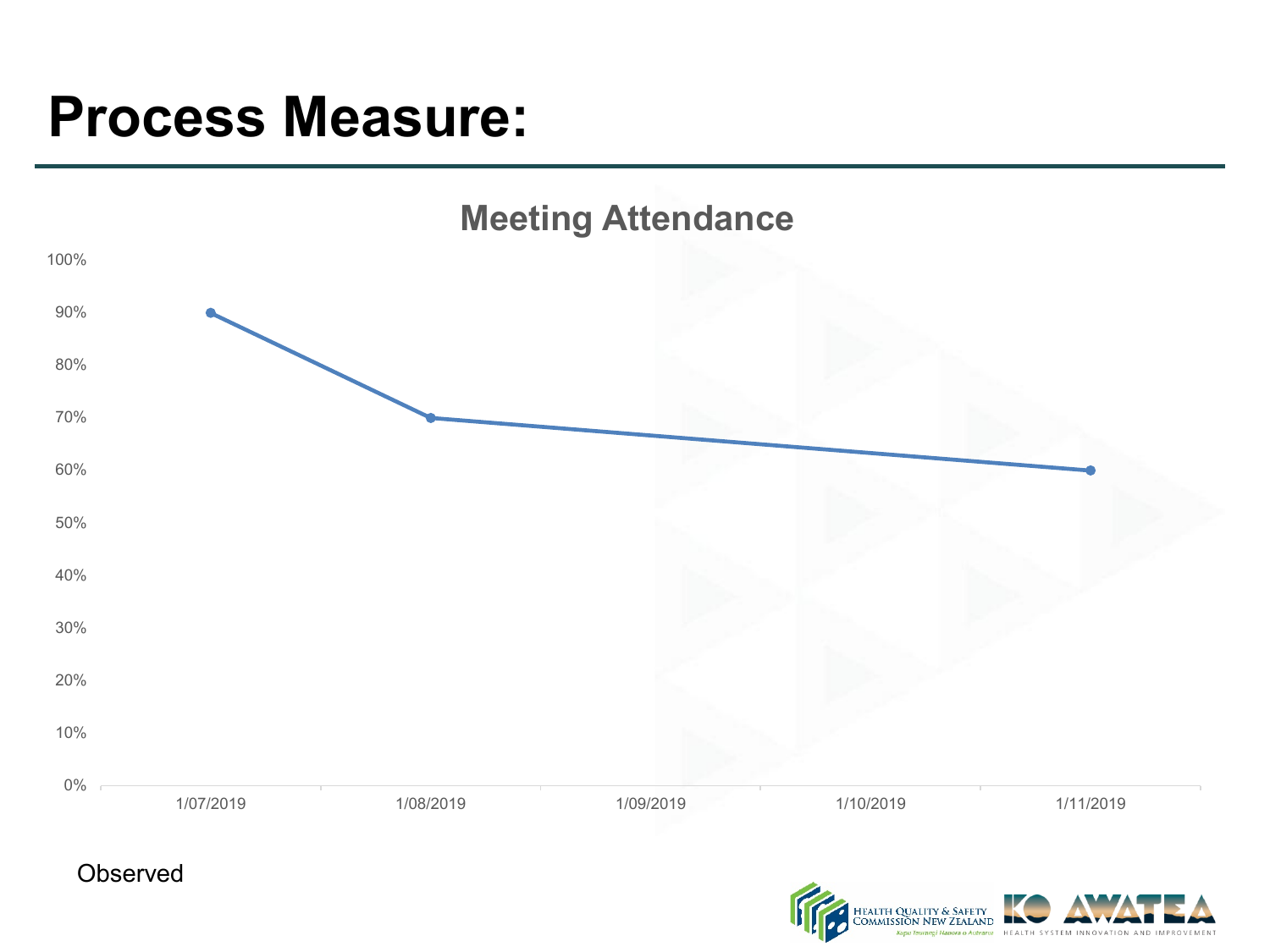# **Capturing the Patient Experience**

- We plan to use a 5-point flinders type assessment to assess quality of life and patient experience.
- We have also held some feedback sessions with consumers to get their perspective of how they would like to proceed.
- After collecting the data we plan to use them within the group and with other groups to help spark conversations about their personal experiences with gout.

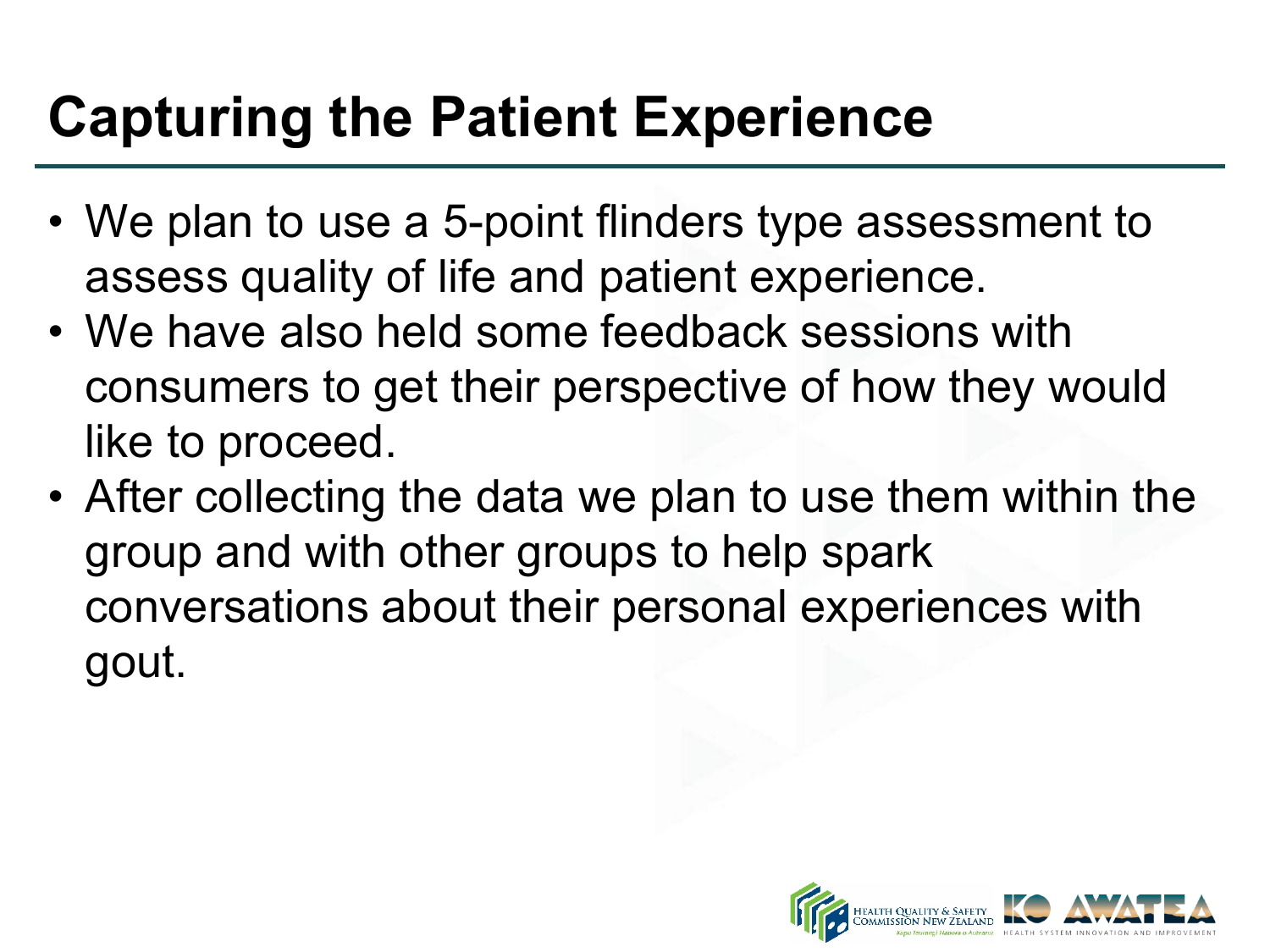#### **Capturing Patient Experience**

What Does Life Without Gout Look Like?

We asked this question via an anonymous patient survey and the results have been arranged into a hand diagram. With the most common phrase used "Burden Lifted".

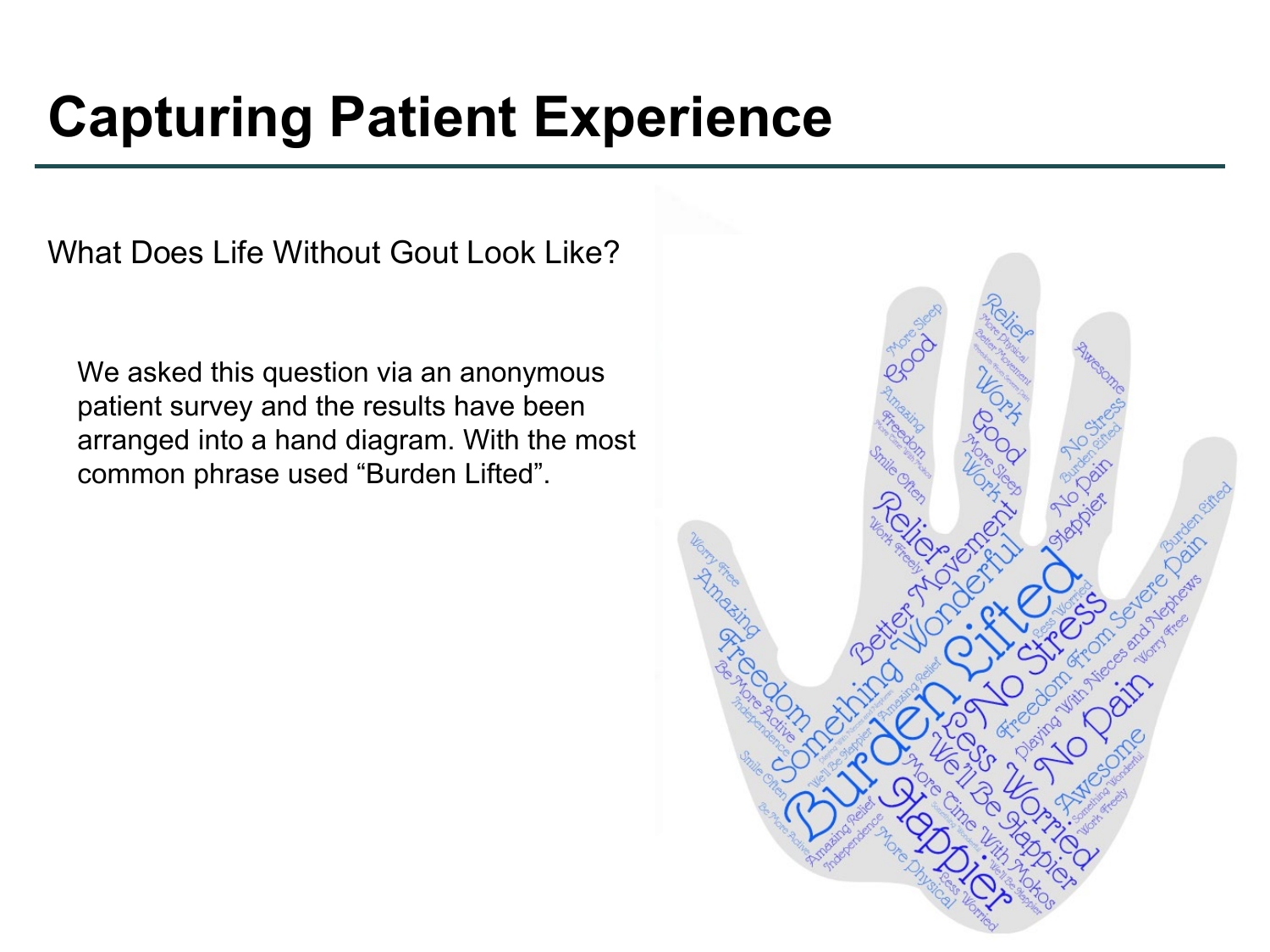# **Equity Gap**

- Only 2 patients had been diagnosed with gout and treated prior to project -> all 10 patients have been diagnosed and treated.
- Increased the accessibility of health care to the "unmet need".
- Increased the medicine adherence (+218%) and gout knowledge (+209%) in 3 group sessions.

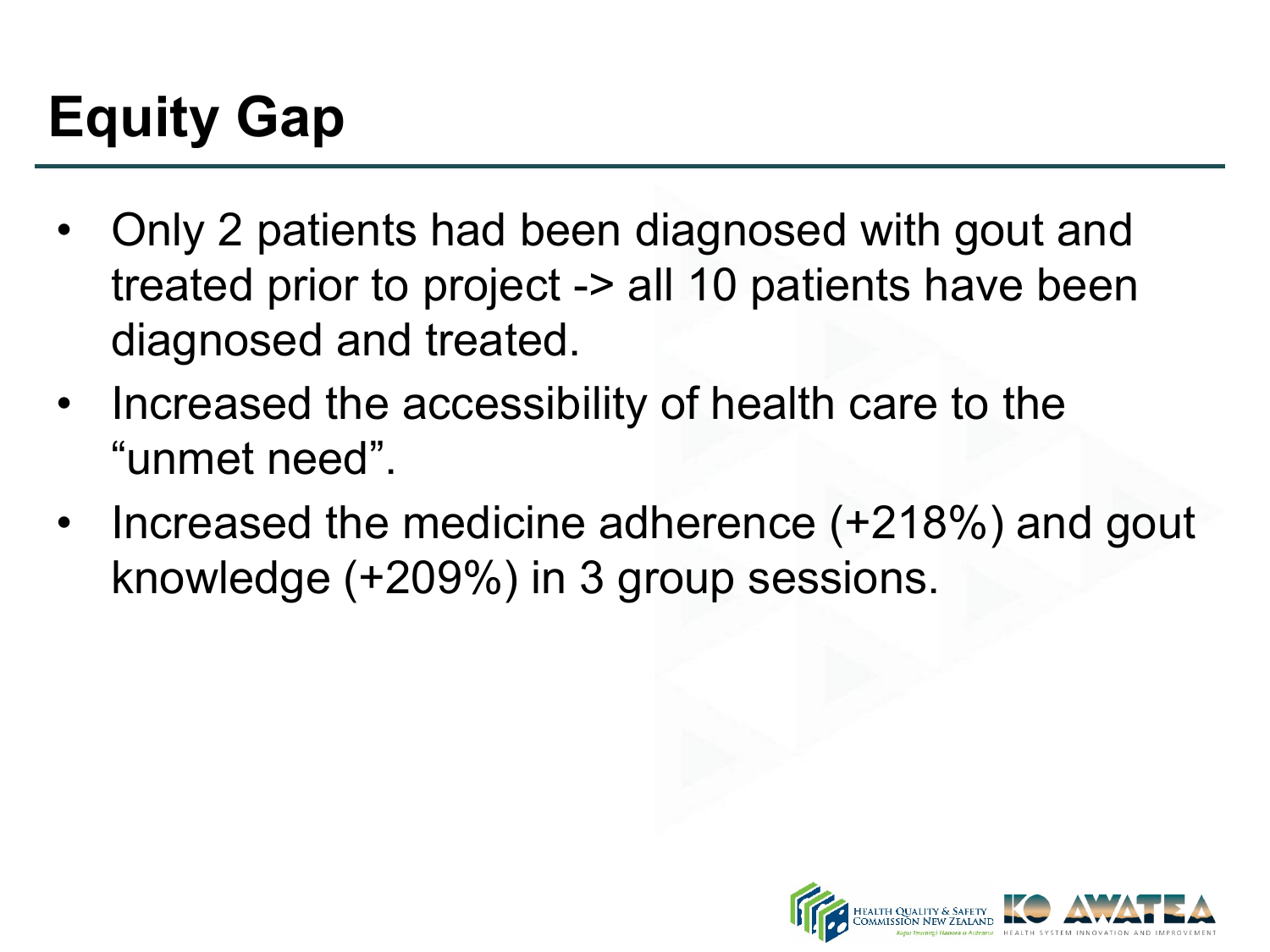# **Key Successes**

- Extremely positive response to group.
- Community team's engagement to the patients was vital to the project's success.
- Changed the model of healthcare structurally to gain more engagement from patients and better health outcomes.
- Continuous input from consumers throughout the project.
- Noticed members of the group were now more interested in healthcare and would often engage with more health services at the health centre and pharmacy.